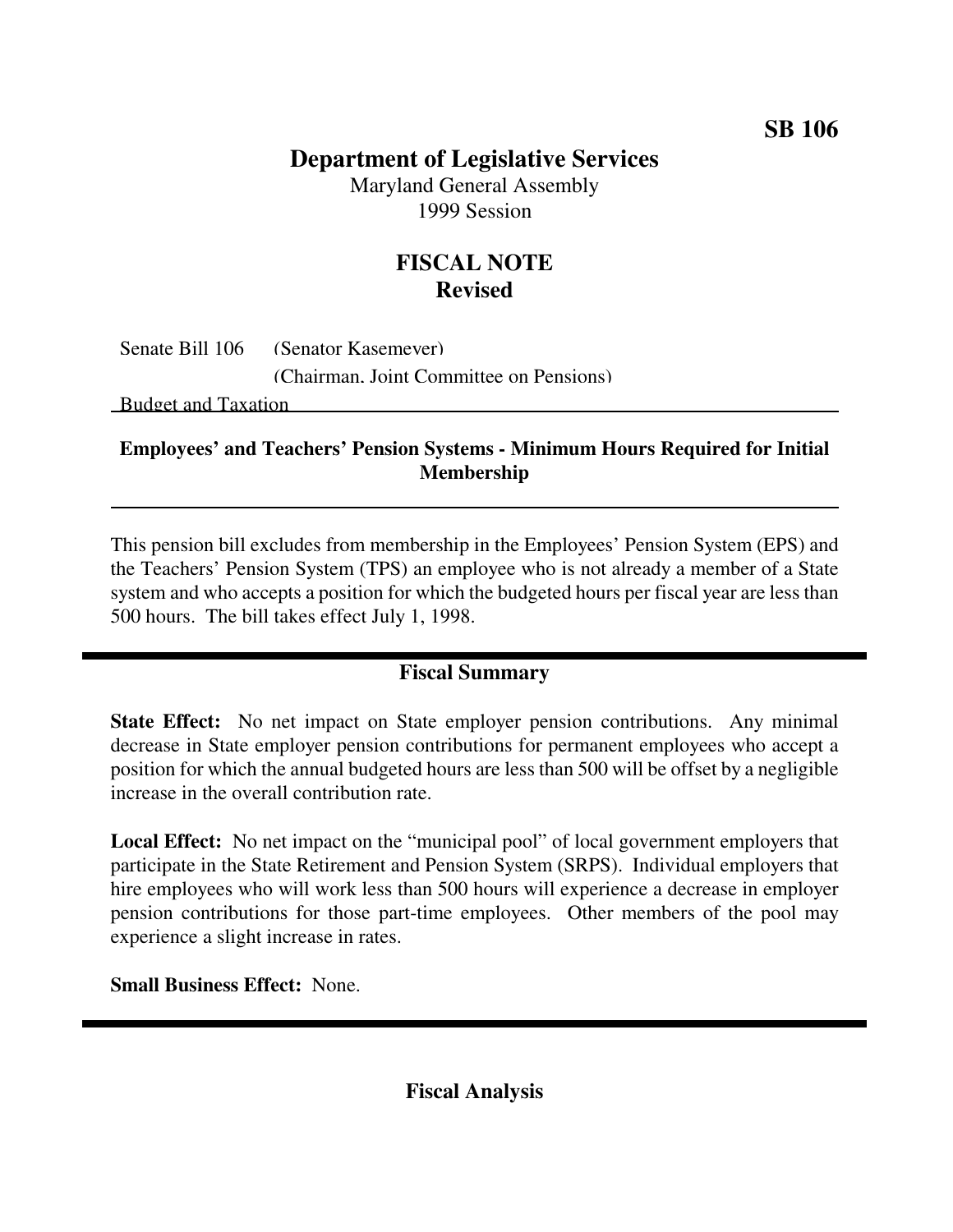**Background:** The proposed legislation excludes from membership in the EPS or the TPS an individual who accepts employment with a State or other participating employer of the SRPS in a position for which the annual budgeted fiscal year hours is less than 500. Currently, permanent employees with fewer than 500 hours are enrolled in the system and charged a 2% contribution, but do not receive any benefits other than death and accidental disability. This often provides an incorrect impression to the employee, who may believe he orshe is entitled to a pension benefit.

Employers with employees who work lessthan 500 hours are currently charged for employer contributions for these employees, even though they are not entitled to service benefits. These contributions represent an actuarial windfall to the State assets and/or the municipal pool of the SRPS.

**State Expenditures:** The State employs relatively few (less than 100) permanent employees at less than 500 hours per year. (The majority of part-time employees are contractual or temporary employees and not eligible for pension benefits in any event.) The few such employees are likely to be EPS members for whom the State makes pension contributions of 7.15% of compensation (fiscal 2000 contribution rate). Because these employees are not eligible for pension service benefits, the SRPS experiences a modest actuarial windfall. Elimination of the windfall will require the actuary to increase the contribution rate by a negligible amount in order to offset the lost contributions.

The State Retirement Agency may experience a slight decrease in administrative expenses because it will no longer have to refund member contributions for part-time employees.

**Local Expenditures:** Currently, some participating local governments employ permanent employees who work less than 500 hours per year. For example, some school boards employ cafeteria workers who work 2-3 hours per day during the school year. These employers make contributions of 5.99% (calendar 1997 base rate) of pay for EPS members, but the employees are not eligible for pension service benefits. It is estimated that there are less than 500 such employees among the participating governmental units.

Elimination of the requirement would create a small actuarial loss to the municipal pool, which would be reflected in a marginally higher contribution rate for all members of the municipal pool. Thus, there would be no net effect on the aggregate municipal contribution rate, but individually, those jurisdictions with employees who work less than 500 hours would experience a decline in their total employer contributions while all jurisdictions would experience a small increase in the contribution rate.

**Additional Comments:** Employees who are already members of the SRPS would not be affected. Employees who are in positions for which the budgeted hours increase above 500